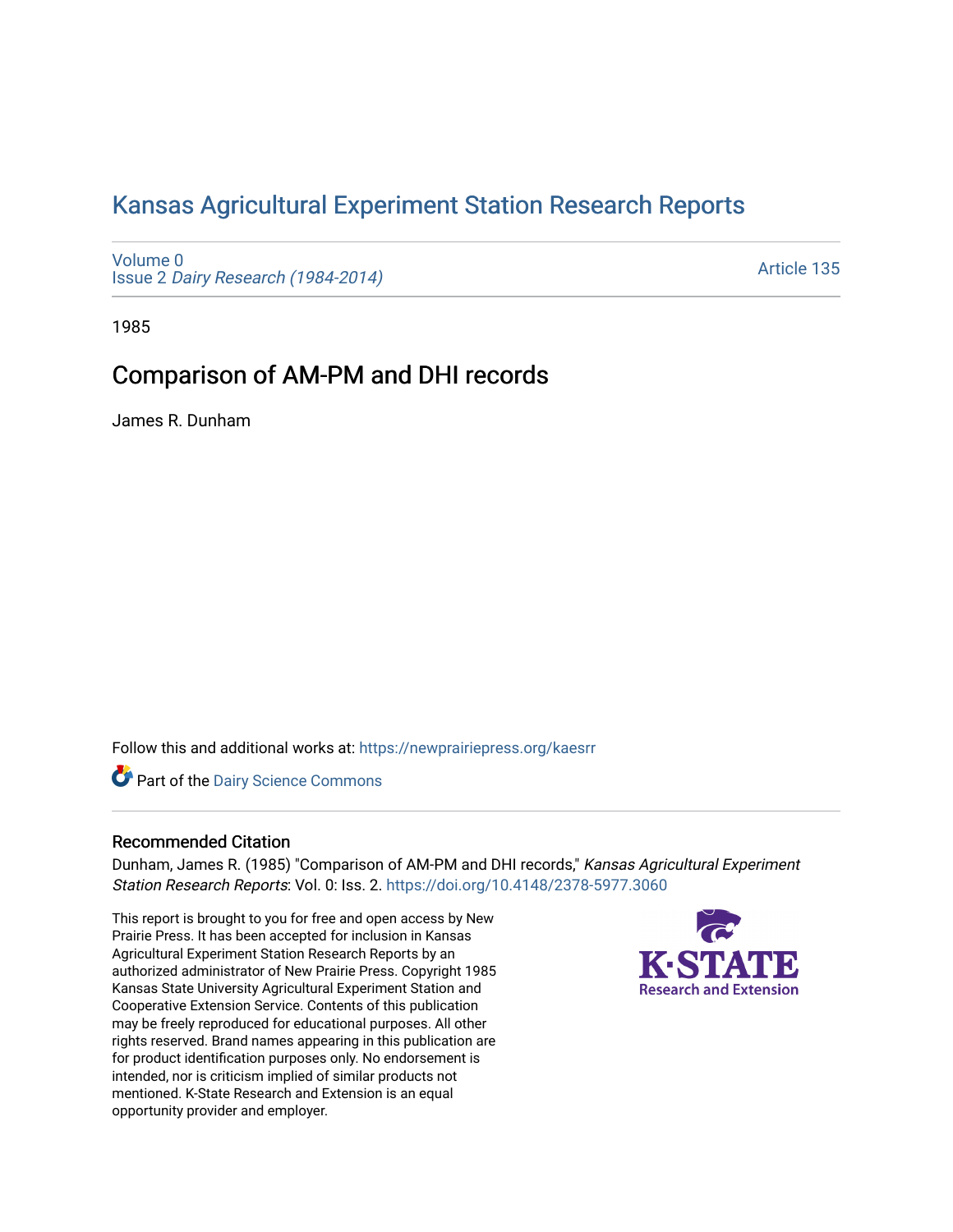## Comparison of AM-PM and DHI records

## **Abstract**

A comparison was made of the AM-PM production testing program with the traditional DHI program during 13 test periods of 1984 in the KSU Dairy Teaching and Research Center herd. Although there were slight variations in daily milk weights and percentages of fat and protein in milk, rolling herd averages were nearly identical. Individual 305-2X-M.E. milk and fat records also were compared for 107 cows using both testing programs. Differences between testing programs were minimal) as most records varied by less than 1%. Therefore, it was concluded that the AM-PM program is a very accurate production test.; Dairy Day, 1985, Kansas State University, Manhattan, KS, 1985;

## Keywords

Kansas Agricultural Experiment Station contribution; no. 86-94-S; Report of progress (Kansas Agricultural Experiment Station); 484; Dairy; DHI Records; AM-PM Production testing program

### Creative Commons License



This work is licensed under a [Creative Commons Attribution 4.0 License](https://creativecommons.org/licenses/by/4.0/).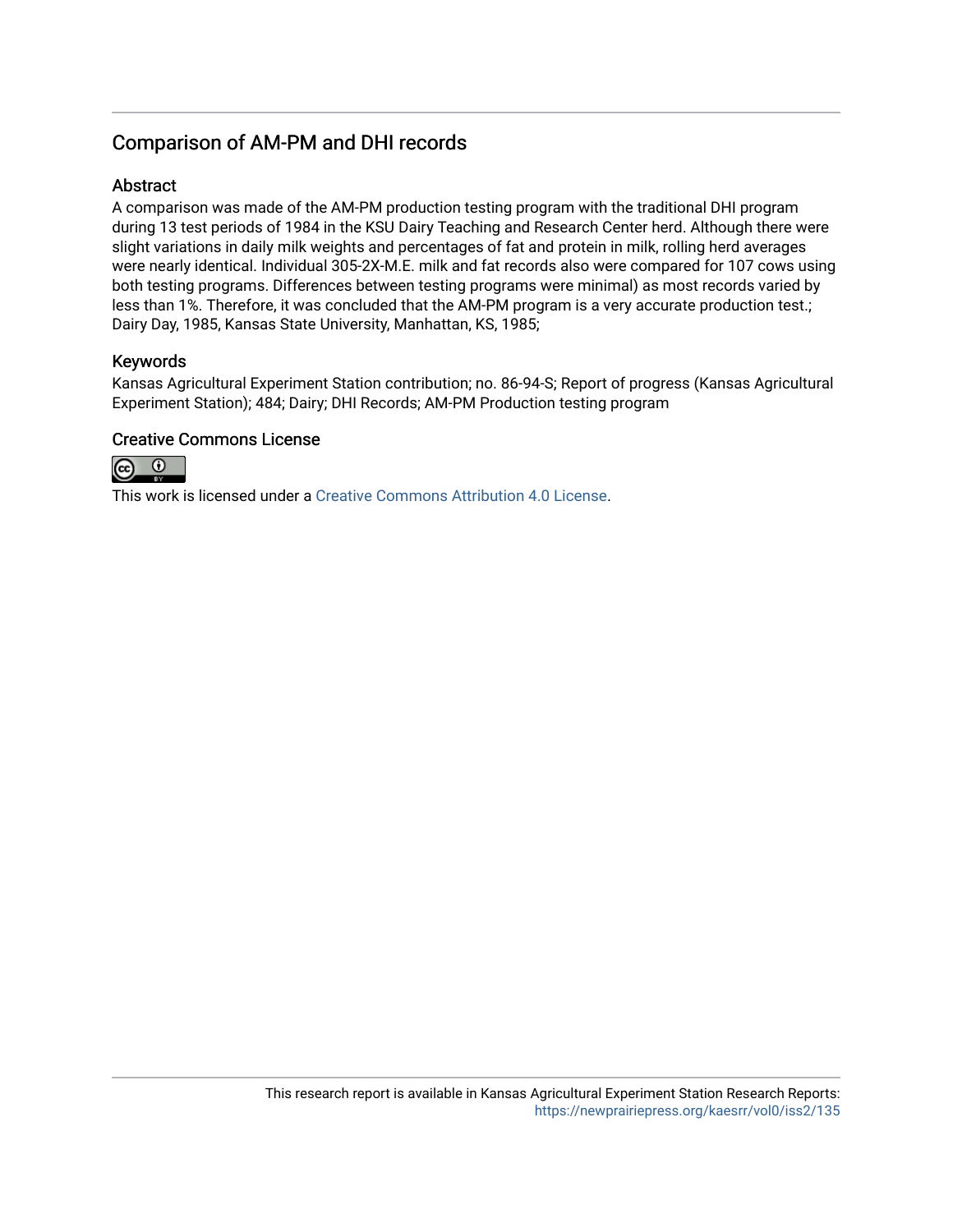

**•** 

 $\ddot{\bullet}$ 

**JA** 

**S** 

**U** 

J. R. Dunham

#### Summary

A comparison was made of the AM-PM production testing program with the traditional DHI program during 13 test periods of 1984 in the KSU Dairy Teaching and Research Center herd. Although there were slight variations in daily milk weights and percentages of fat and protein in milk, rolling herd averages were nearly identical. Individual 305-2X-M.E. milk and fat records also were compared for 107 cows using both testing programs. Differences between testing programs were minimal, as most records varied by less than I %. Therefore, it was concluded that the AM-PM program is a very accurate production test.

#### Introduction

The AM-PM production testing program offers several advantages over the regular DHI program. These include: 1) less time and labor in collecting production data, 2) lower cost, 3) less travel for the DHI Supervisor, 4) more herds tested in a given period of time, and 5) production estimates based on an exact 24 hr period. Yet, the AM-PM program has not been widely accepted in the dairy industry even though it is recognized as an official testing program.

#### Procedure

Beginning in January 1984, the Kansas State University Dairy Teaching and Research Center herd was enrolled in an unofficial AM-PM production testing program (code 3) in addition to the regular DHI program (code 0). The code 3 program was chosen to avoid duplication of official records. The DHIA Supervisor collected milk weights and samples from the same cows so that a comparison of the two programs could be made. In the case of the DHI test, evening and morning milk weights and samples were taken and these data were used as the 24 hr production. For the AM-PM test, one milk weight and sample was taken on alternate evening and morning milkings each test day. The evening or morning weight was the same weight corresponding to the DHI test. The AM-PM weights and component tests were adjusted by computer for the 24 hr period.

#### Results and Discussion

The results of the 13 tests conducted during 1984 are shown in Table 1. Average milk weights and components were quite comparable. Two different test dates, one in May.and the other in August, showed a variation in average milk weight of 2.3 lb. These offset each other, since the higher milk weight occurred